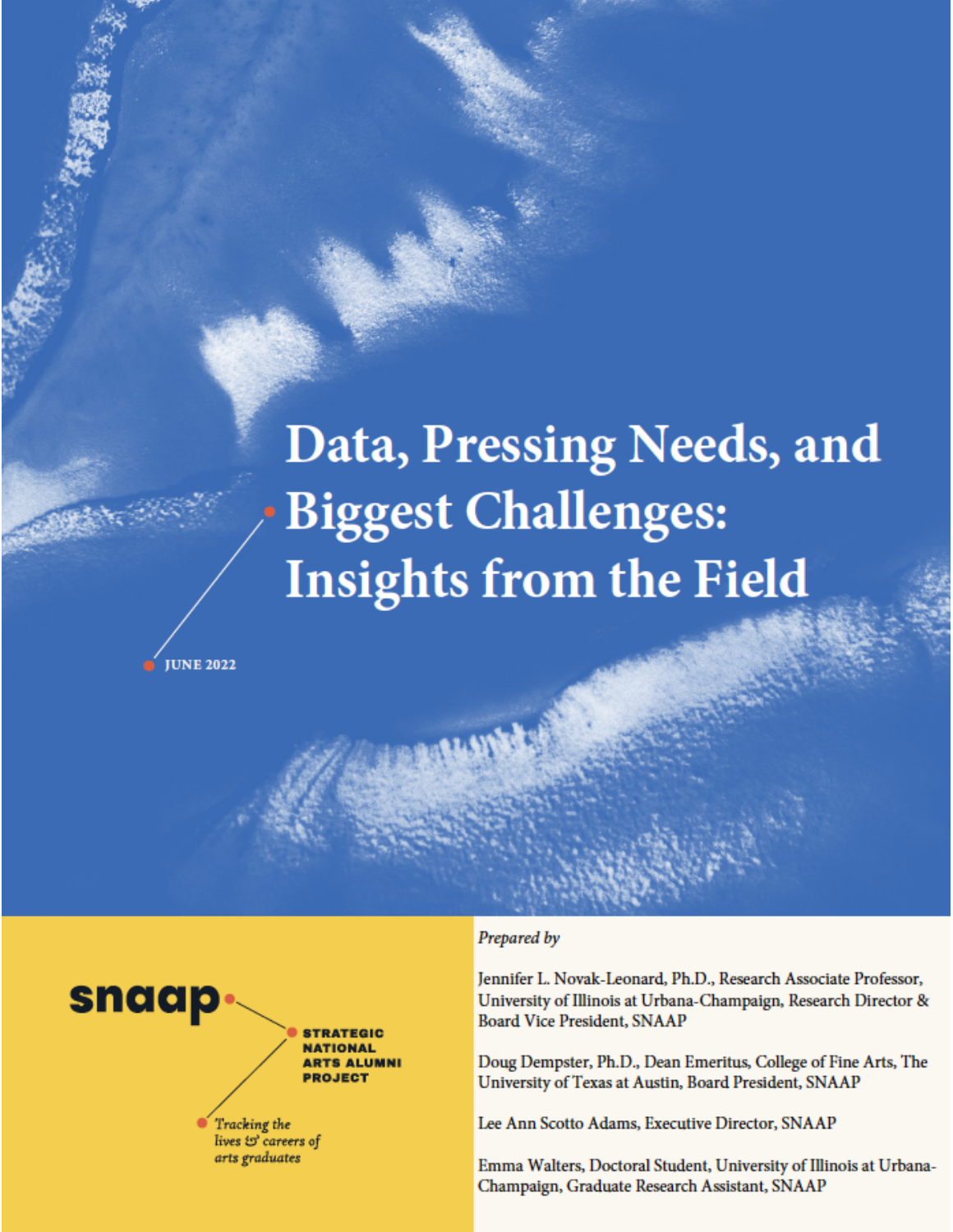## Data, Pressing Needs, and Biggest Challenges: Insights from the Field

June 2022

Prepared by

Jennifer L. Novak-Leonard, Ph.D. Research Associate Professor, University of Illinois at Urbana-Champaign Research Director & Board Vice President, SNAAP

Doug Dempster, Ph.D. Dean Emeritus, College of Fine Arts, The University of Texas at Austin Board President, SNAAP

Lee Ann Scotto Adams Executive Director, SNAAP

Emma Walters Doctoral Student, University of Illinois at Urbana-Champaign Graduate Research Assistant, SNAAP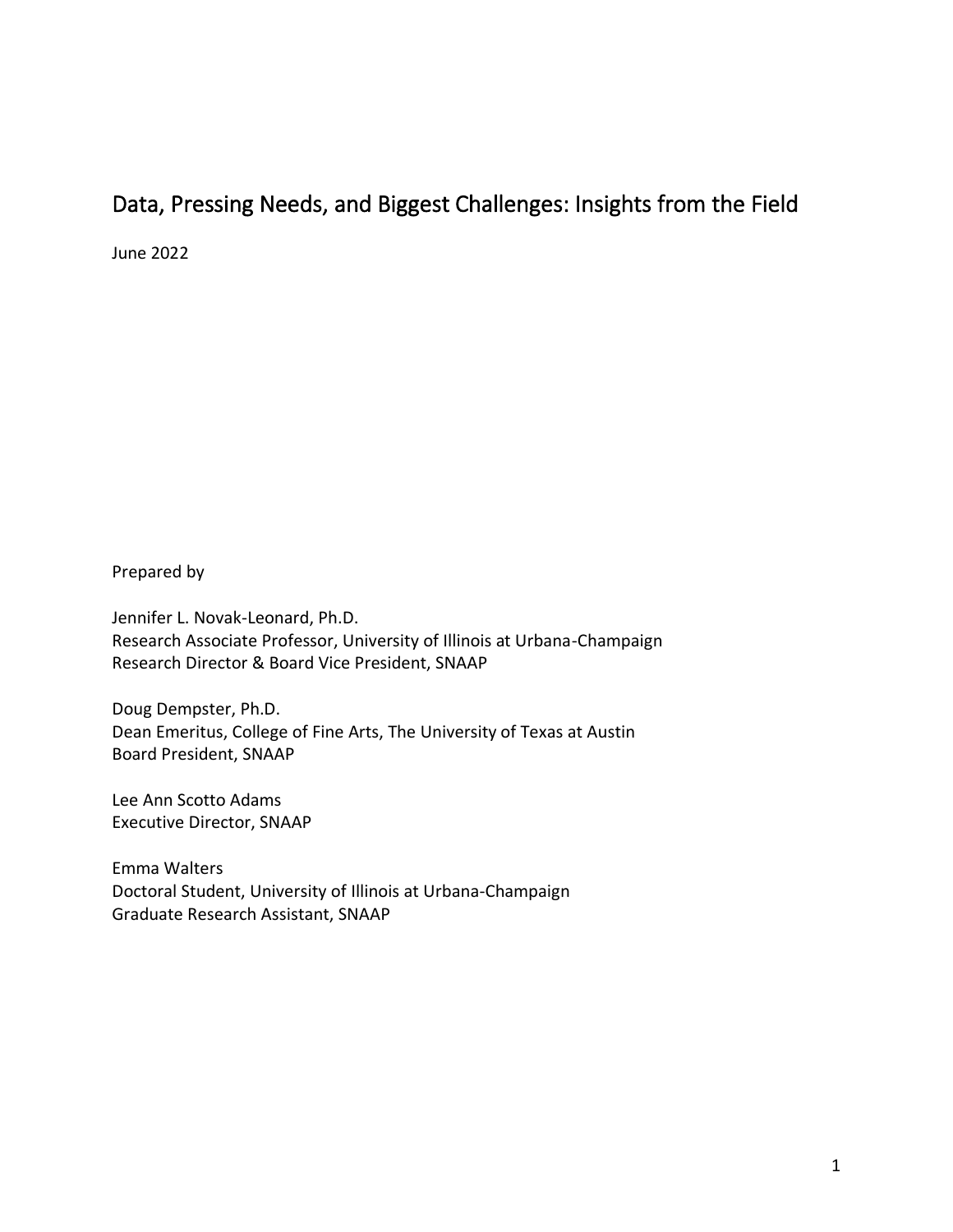## Contents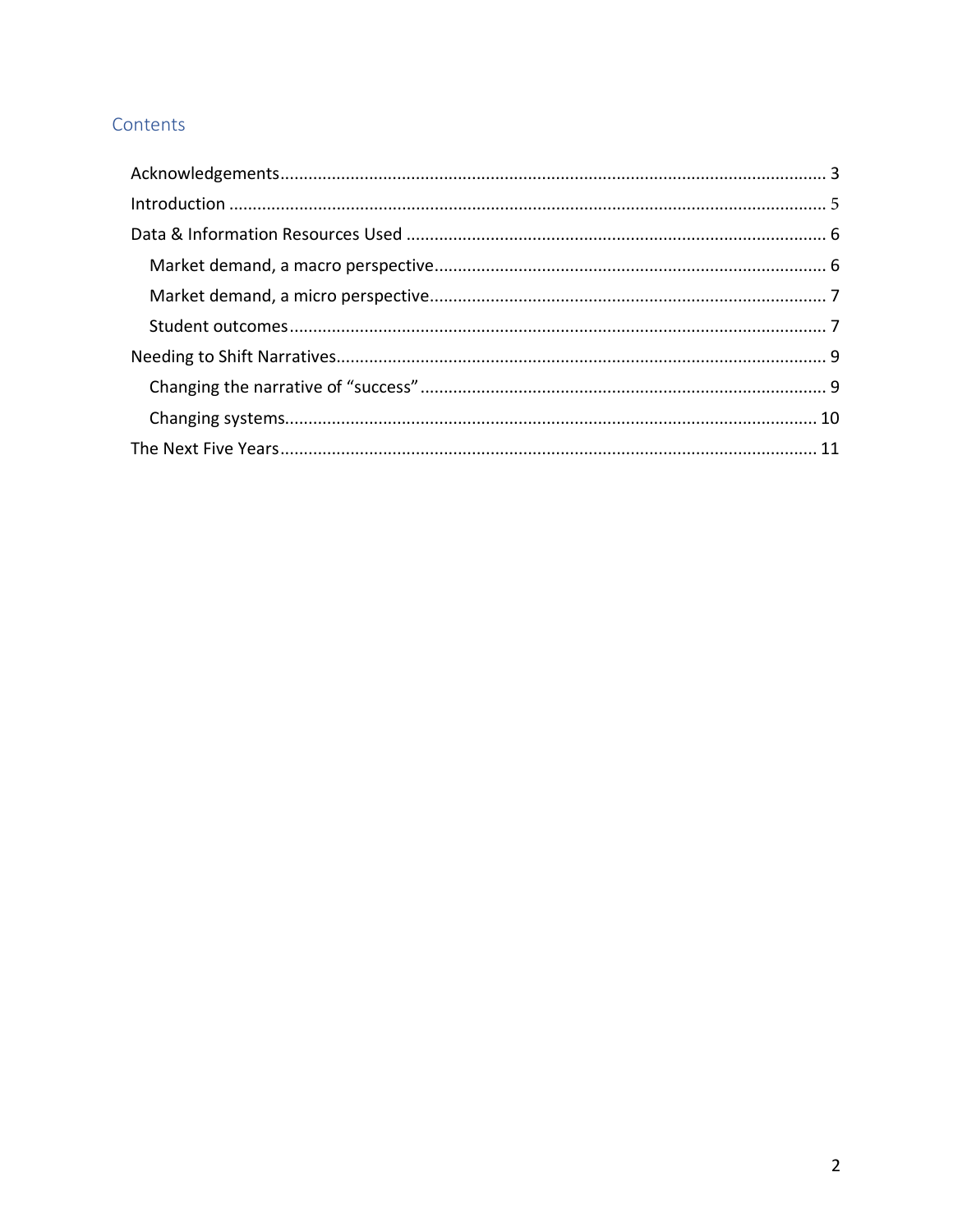#### <span id="page-3-0"></span>Acknowledgements

We wish to extend our gratitude to The Andrew W. Mellon Foundation, whose support enabled this report. We sincerely thank everyone who generously shared their experiences and insights with us in the focus groups and interviews:

Neil Alper, PhD, Professor Emeritus, Northeastern University

José Antonio Bowen, PhD, Principal, Bowen Innovation Group and Senior Fellow, Association of American Colleges and Universities

Lauren Cross, PhD, Program Coordinator & Assistant Professor, Interdisciplinary Art and Design Studies, University of North Texas

Sarah B. Cunningham, PhD, Vice Provost, Strategic Partnerships, Rhode Island School of Design

Antonio C. Cuyler, PhD, Director of the MA Program & Associate Professor of Arts Administration, Florida State University and Visiting Associate Professor at University of Michigan.

Adrian Daly, DMA, Provost, Colburn School

Andrew Davis, PhD, Dean, McGovern College of the Arts, University of Houston

Alex Fisher, Operations Manager, Pratt Institute

Alexandre Frenette, PhD, Assistant Professor of Sociology and Associate Director of the Curb Center for Art, Enterprise and Public Policy, Vanderbilt University

Casey Grambo, Associate Director of Development Communications and Alumni Affairs at David Geffen School of Drama at Yale / Yale Repertory Theatre

Gabriel Harp, Director of Research and Creative Practice Development, Taubman College of Architecture and Urban Planning, University of Michigan, Ann Arbor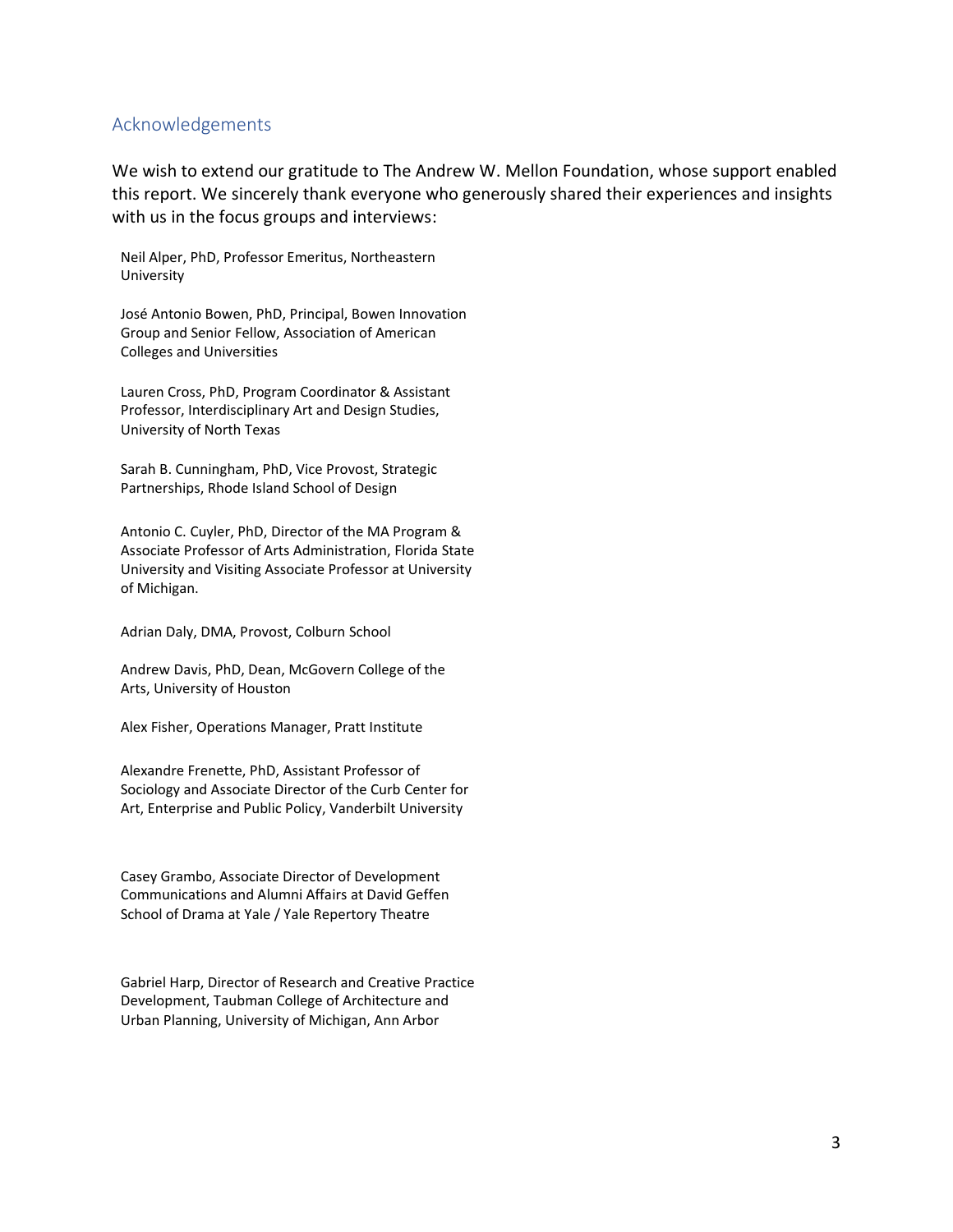Kathryn Heidemann, Senior Vice President, Academic Affairs and Dean of Faculty + Chief Operating Officer/Chief Academic, President-Elect, Cleveland Institute of Art

E. Patrick Johnson, PhD, Dean, School of Communication, Northwestern University

Joanne Kersh, PhD, Director of Research, Association of Independent Colleges of Art & Design (AICAD)

Jonathan Kuuskoski, Chair, Department of Entrepreneurship & Leadership, School of Music, Theatre & Dance, University of Michigan, Ann Arbor

Scott Miller, Dean of Arts, Humanities and Design, Broward College

Tom Nevill, DMA, Vice President of Academics, Butler Community College

Onye Ozuzu, Dean, College of the Arts, University of Florida

Richard Paulsen, PhD, Assistant Professor of Economics, Bloomsburg University of Pennsylvania

Rachel Roberts, Director, Institute for Music Leadership; Associate Professor, Music Leadership; Eastman School of Music, University of Rochester

Jason Schupbach, Dean, Westphal College of Media Arts and Design, Drexel University

Jill Sonke, PhD, Director, University of Florida Center for Arts in Medicine

Robert B. Townsend, Director, Humanities, Arts, and Culture Programs, American Academy of Arts and Sciences

Holly Unruh, PhD, Executive Director, Arts Research Institute, University of California-Santa Cruz

Ximena Varela, Associate Professor -American University, and President - Association of Arts Administration Educators

<span id="page-4-0"></span>Amy Whitaker, PhD, Assistant Professor, Visual Arts Administration, New York University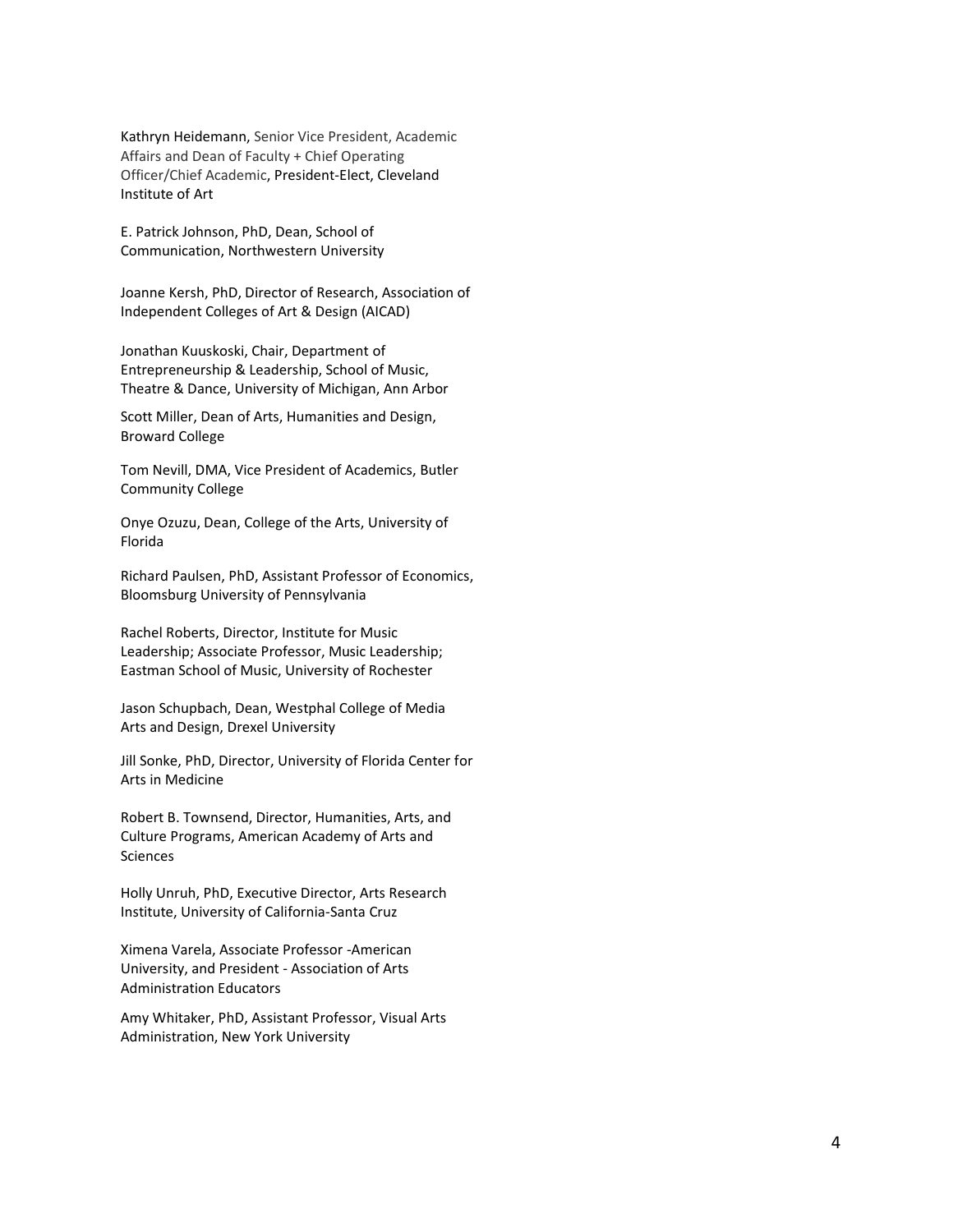#### Introduction

The Strategic National Arts Alumni Project (SNAAP), approaching the major milestone of 20 years since its inception, is taking a renewed look at how best to achieve its mission of delivering to a wide range of stakeholders clear, reliable data on alumni outcomes. For over a decade, SNAAP data and research have provided extensive insights into the careers and lives of alumni of arts, design, and other artistically creative programs. SNAAP data have also provided alumni perspectives on the quality of and deficiencies in their educational experiences. Collectively, SNAAP data, and the new knowledge generated from it, have helped institutions of higher education and other training institutions to continuously improve student experiences and have helped an array of stakeholders to develop data-informed insights on ways to amplify the work of artists, designers, and other creatives in the labor force and their contributions to society.

Amid the fast-evolving conditions of the last few years, SNAAP has engaged with a broad crosssection of higher education arts and design stakeholders to discuss the field's current and future information needs. A series of focus groups and interviews were held with scholars and higher education professionals in fall 2021. This report provides a synthesis of insights from these conversations. Discussion topics spanned pressing data needs for researchers and administrators, valuable data sources, and perspectives on the biggest challenges ahead for educational institutions training artists and designers.

Vitally, these conversations highlight field-wide challenges and opportunities for administrators, institutions, and researchers—and the information used and still needed—in efforts to continually bolster student and alumni experiences, and to re-envision new ways and systems of learning and working.

To learn about the pressing information needs within post-secondary arts and design fields, focus groups were asked:

- what data and information sources do you regularly use to understand and communicate about the career outcomes for graduates, in general or specifically from your institution?
- what is the most useful data for your understanding of students' experience with your institution, or with their alma maters?
- considering the fast-evolving academic environment, what do you see as the most pressing information needs for higher education leaders regarding bolstering the educational experiences of and outcomes for their arts and design students?
- what do you see as the most pressing challenges facing the arts and design field of post-secondary education over the next five years?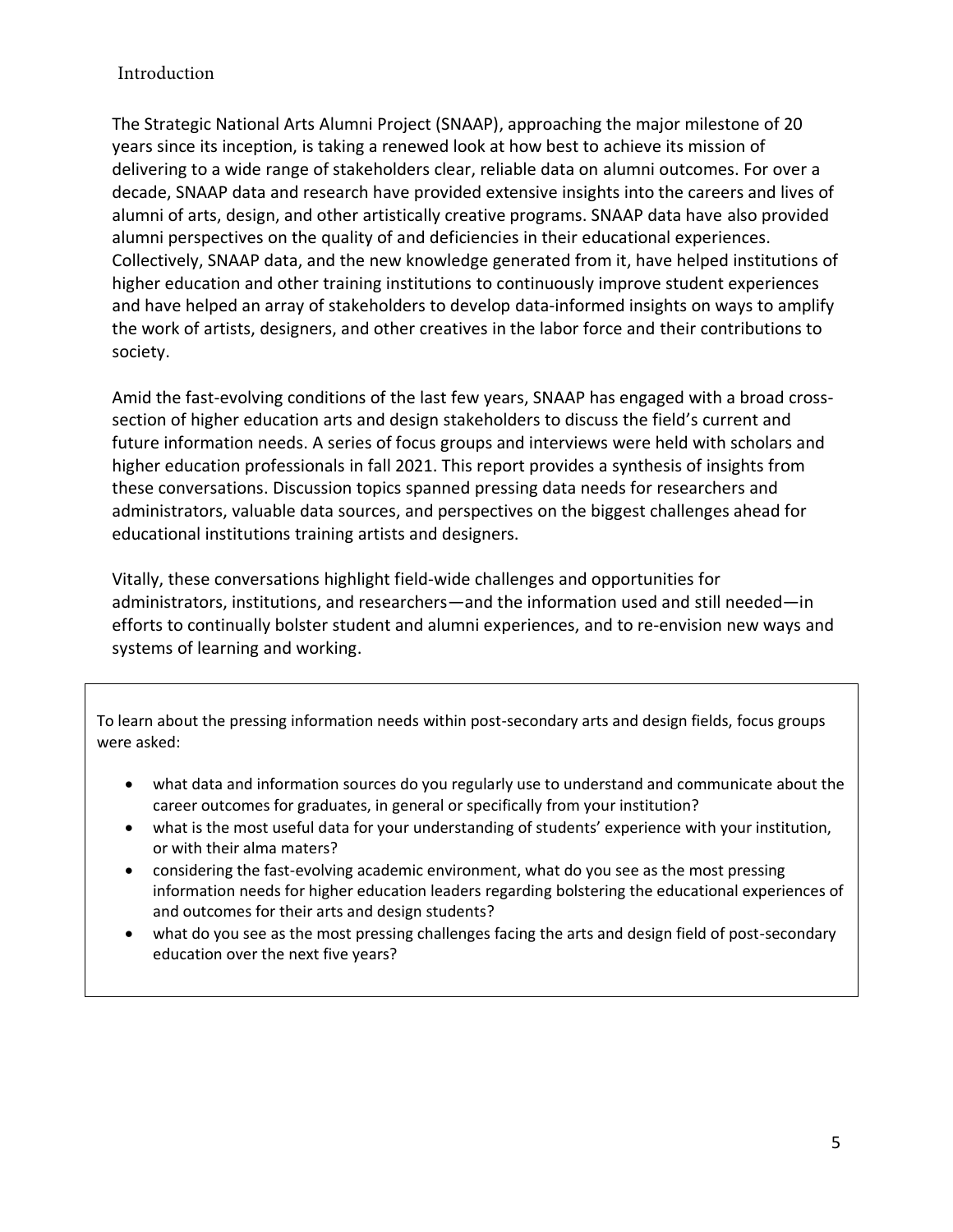#### <span id="page-6-0"></span>Data & Information Resources Used

Our focus group participants and interviewees highlighted a variety of data sources and datainformed resources that they use in their work, both to advocate for their students and programs, as well as to inform efforts for continuous improvement:

#### <span id="page-6-1"></span>Market demand, a macro perspective

One of the most prominent information needs expressed by participants was for better insight and foresight into market demand for the skills, training, and experiences that their institutions provide, and might impart to their students. Participants described using market-demand data for multiple purposes, including:

- Demonstrating the value and relevance of current programs to higher education administrators, educational governing authorities, and policy experts
- Providing evidence in support of program innovations within the institutional approval procedures
- Communicating with prospective students and their families about the value of arts, design, or media degrees
- Examining career choices and outcomes of alumni
- Illustrating large-scale shifts in education and career paths for a wide variety of creative professions

Focus group participants discussed using several sources that could provide an array of relevant data on market demand in creative professions, many of them publicly available data sources and reports. Namely, these sources include public, federal data sources, such as the Current Population Survey, the American Community Survey, and datasets provided by the U.S. Bureau of Economic Analysis. State-level and regional-level studies drawing upon these federal sources, as well as regional sources of data, can also provide insights on the creative economy and creative sectors. Regional and institutional studies, such as the now long-standing Otis Report on the Creative Economy<sup>1</sup> that focuses on California, were noted for their usefulness both inside and outside of the area of their geographic focus. Participants emphasized how imperative these data and related studies are for providing vital macro-level insights and a compelling evidence base to inform program design and advocacy. Professional publications such as *The Chronicle of Higher Education* and *Inside Higher Education*, along with alternative sources like *The Creative Independent*, were also named as important sources of information.

<sup>1</sup> <https://www.otis.edu/creative-economy> (Accessed March 18, 2022)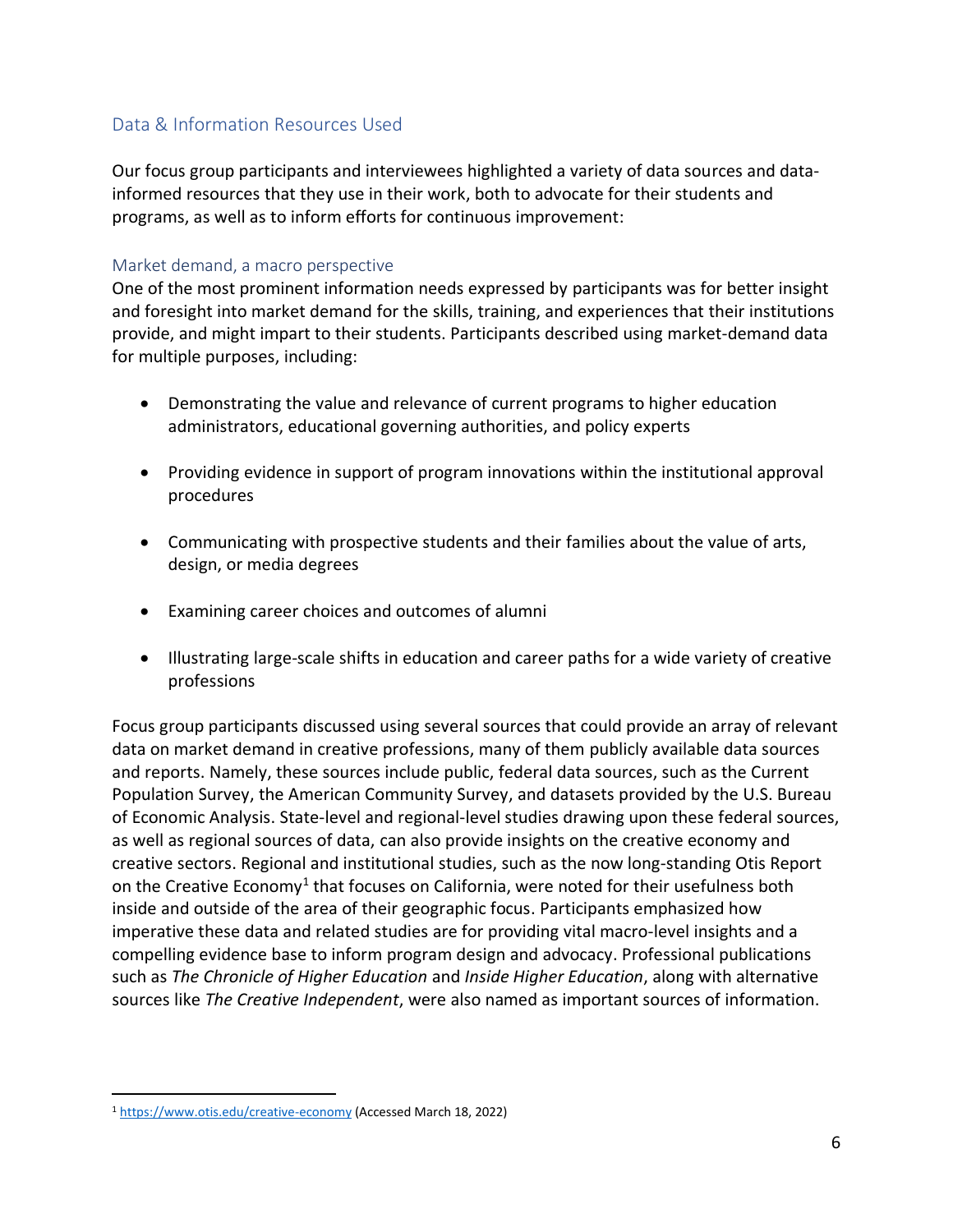#### <span id="page-7-0"></span>Market demand, a micro perspective

The need for micro-level information about market demand was also described as a pressing need in order to better shape post-secondary arts and design education. Direct input from current employers is vital to revealing immediate pathways for students' early career advancement. Such input can be used to improve direct placements through informing better ways to train, advise or otherwise connect students to future employment. Some participants reported taking stock of employment trends by scanning, aggregating, and distilling job postings and related resources, a service provided by private consultants. Importantly, participants noted the importance of investing in and developing direct relationships with potential employers, as well as larger-scale industry collaborations through standing advisory boards or other means of communicating with prospective employers. Participants use insights from potential employers for refining and evolving curricula, in both a reactive manner responding to demonstrated market needs, as well as a proactive manner, forecasting future employer needs, new approaches to work, and new types of jobs that draw upon the skills and perspectives of arts and design alumni.

Some administrators, notably those from community colleges, highlighted the value of state and local labor data for revealing regional trends that allow curricula to be aligned with employer needs. Along with monitoring large-scale job posting websites, administrators rely on advisory committees that inform their institutions on what employers in their region are looking for in the next generation of employees.

Active alumni networks were also discussed as vital to micro-level information about market demand. Though participants readily identified the challenges of activating alumni networks, they emphasized that *any level of authentic activation* — meaningful engagements with alumni beyond simply soliciting donations — can result in critically valuable and actionable "anecdata". Participants discussed the importance of anecdata to informing curricular offerings and placement efforts, especially during our current period of dynamic social change.

"Clear vehicles for the voice and experience of alumni can be very pivotal in moving the reality of conversations happening amongst the gatekeepers of current systems." - *Focus group participant*

#### <span id="page-7-1"></span>Student outcomes

Administrators described the focus on career outcomes as a relatively recent standard of success among arts and design institutions. In addition to using SNAAP data, researchers and arts school administrators who do want to know about alumni outcomes primarily turn to two federal data sources, the American Community Survey<sup>2</sup> and the National Survey of College Graduates. <sup>3</sup> The American Community Survey includes data on undergraduate majors, as well as general information on graduate degree attainment; the National Survey of College

<sup>2</sup> <https://www.census.gov/programs-surveys/acs> (Accessed March 18, 2022)

<sup>3</sup> <https://www.nsf.gov/statistics/srvygrads/> (Accessed June 9, 2022)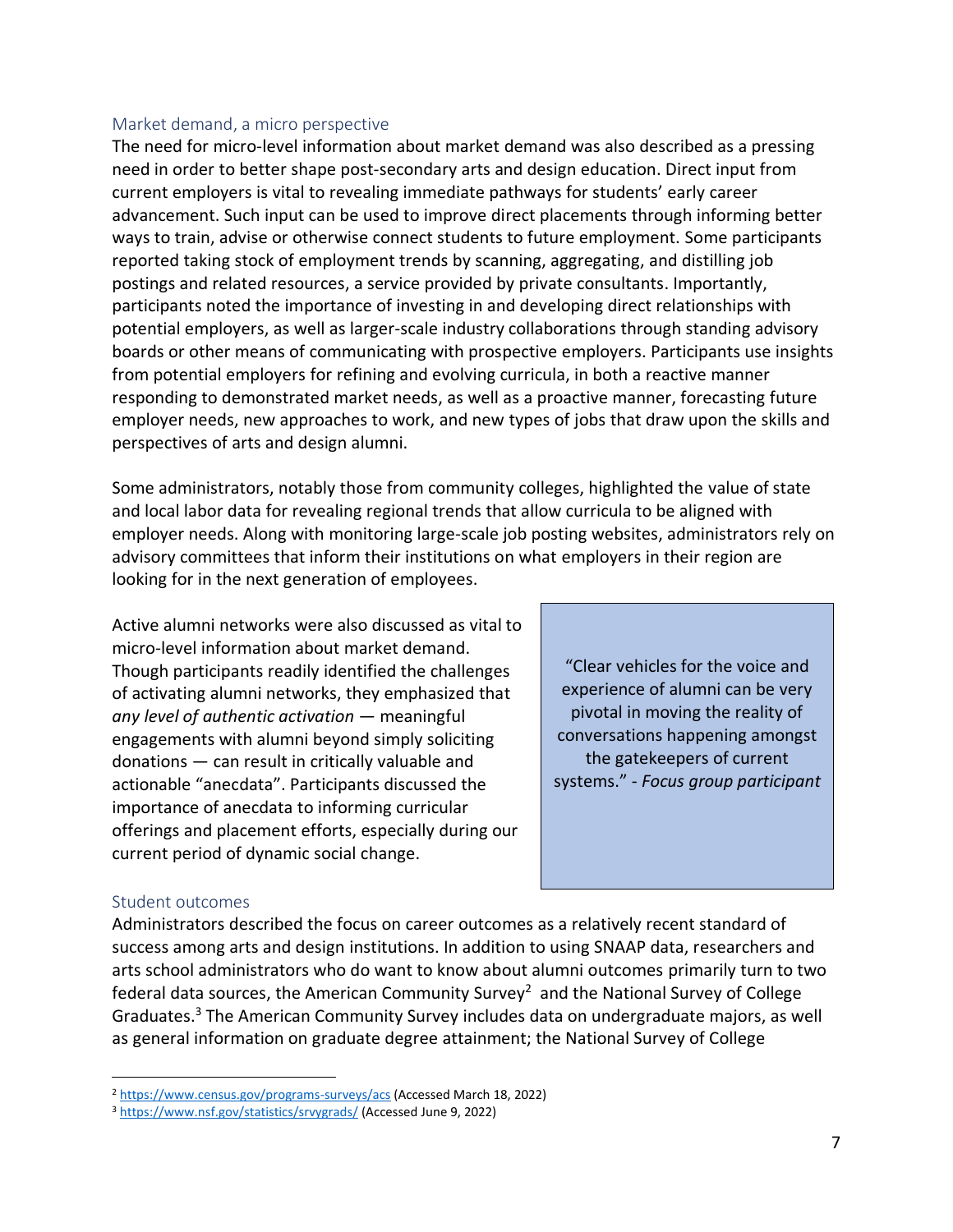Graduates includes data on undergraduate and graduate majors, including the visual and performing arts.

It was noted in each conversation that few departments and institutions use systematic strategies to track alumni career trajectories. There is a notable shortfall in detailed data available to arts administrators and researchers. Participants reported relying heavily on SNAAP data to understand career outcomes of their graduates. SNAAP has proved integral to revealing substantial institutional detail about student outcomes, as well as providing context for institutional data by comparison with national-level, peer institution data. The Gallup Alumni Survey, which is not specific to arts and design, was named as another resource used to capture broad data on alumni.

When institutions themselves are collecting data, common forms include the following:

- Exit surveys that are typically organized by a central university office that tend to focus on macro insight about the university or college. While some participants shared that their own institution collected useful student outcomes data, many commented that accessing the data and working with central offices has become harder as support staff have been steadily reduced.
- First-destination employment placement surveys, run either on an ad-hoc basis from individual departments or programs, or supported by institutional research or alumni offices
- Alumni surveys sent at key milestones post-degree—6 months and 1-year to 2-years post-degree, but typically not after two years—run on an ad-hoc basis from individual departments or programs, or supported by institutional research or alumni offices
- Word of mouth, alumni townhalls or events, or annual solicitations to alumni about current career and happenings for magazines, newsletters, and other alumni communications
- Internal efforts to track alumni through their social media profiles, namely on professional platforms such as LinkedIn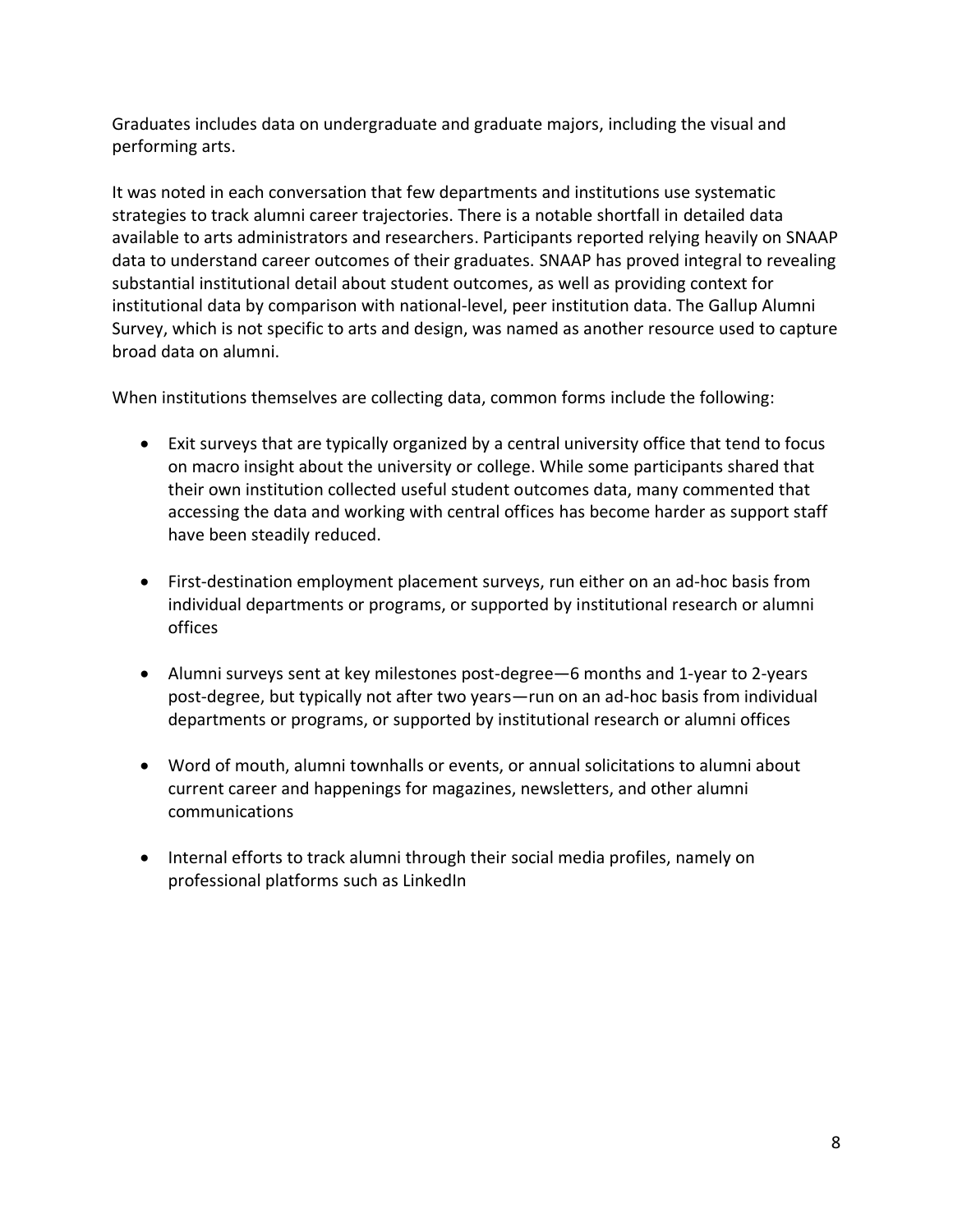#### <span id="page-9-0"></span>Needing to Shift Narratives

Many focus group participants spoke of the need to enlarge the definition of alumni success and adapt programs and degree credentials to the more diverse reality of graduate career tracks:

#### <span id="page-9-1"></span>Changing the narrative of "success"

In reflecting on the information needs and data available, participants stressed the importance of understanding career outcomes in terms of traditional measures, such as employment and income. In contrast to other fields, however, many participants noted that there is a tendency amongst some within arts and design fields to see employment outside of these fields as not a successful alumni outcome.

Some participants articulated the reality that there is little unanimity, even within art schools, over what counts as graduate success. One standard is understanding success solely as employment as an artist or designer. Others understand success as the translation and celebration of transferable skill sets from arts and design into other sectors. While others see success as the adaptation, integration, and innovation that surrounds applying one's "artistry



in unique ways outside of the primary sector of the arts" (*Focus group participant).*

Some focus group participants noted that it is important to understand how alumni are making and defining their own success. They observed students and alumni increasingly tending to define their success in terms of happiness, satisfaction, and positive impacts made on others or their contributions made to matters of community importance. Some participants referred to this latter measure of success as the "mission mindedness" of many of their students. One participant asked, how can we "measure the degree to which [graduates] can make an impact in the world with their education and their employment, both as connected and separate

"How do we frame outcomes that reflect today?" - *Focus group participant*

things, [how they] feel empowered to make impacts or change in the world"? *Focus group participant.* Another participant asked, "How do we guide our students to do the bridging with the other disciplines, and do it in a way that deepens and elevates the artistic practice, as well as linking to the other discipline?" *Focus group participant.* While the challenges and feasibility of obtaining this information was fervently discussed, one participant astutely commented, that it "may be complicated to ask, but it would be good to

not guess."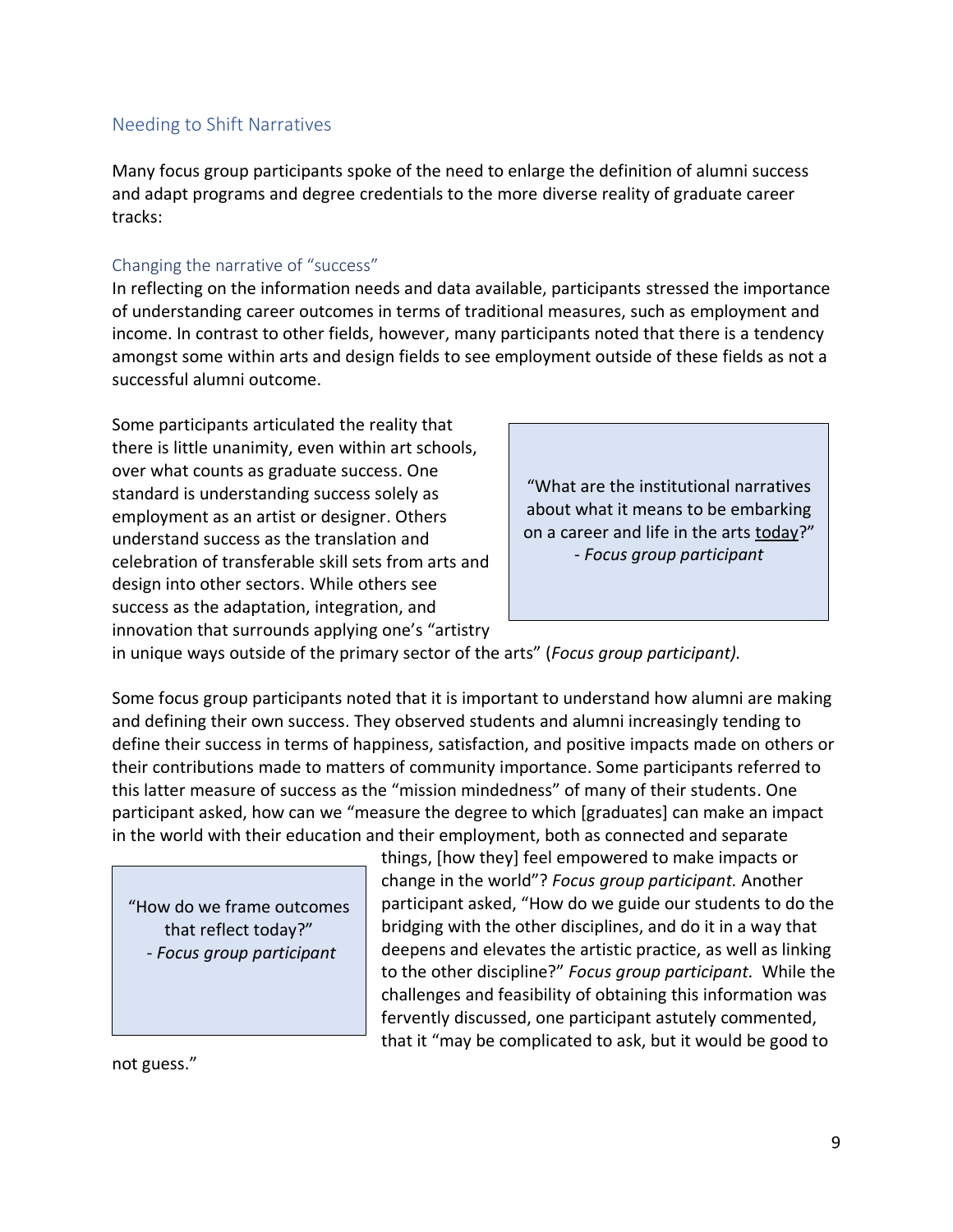Student outcomes evaluated in terms of employment and income are a vital measure of financial return on investment (ROI) for arts-related degrees, <sup>4</sup> especially for degrees that may incur significant personal debt or public underwriting. However, many participants stressed the need to understand ROI more broadly—ROI as gains, benefits, and impacts beyond financial measures. Participants commented that it will be important to "measure the other capitals of employment," those that are the sources of meaning and engagement in the world in addition to paid employment and to "account for nuance" when we think about employment accounting for more movement in employment and nuance in how employment is configured (*Focus group participant*). Participants reflected on changes in work and dynamics expected around it, and the growing urgency of information needs related to these changes and dynamics. Some participants commented on the need to provide resources to faculty who don't themselves have direct work experience in a rapidly changing and technology-disrupted labor market in effort to help them help their students.

Administrators stressed the importance of being able to communicate more confidently and credibly with prospective and current students about the range of plausible career opportunities following post-secondary study in an arts or design field. Participants mentioned the need to understand and communicate better the value of skill transferability across

"because what all just happened in the pandemic…has really gotten us to rethink a lot of things … thinking about how the skill sets in the arts, how does that apply to almost every industry that's out there, so that's a strength we should continue to rely on that we may be focusing on certain things within our studies, but it's really preparing us for a career path that could end up just about anyway…" - *Focus group participant*

disciplines, especially into STEM fields, and the ways an arts-related degree prepares graduates for a multitude of industries and jobs. Participants noted that having data that speaks to how these arts-related degrees can be useful in myriad industries is needed and highly valuable. Arts and design schools are alert to standards and trends among their peer programs; these administrators expressed an interest in understanding more about what peer institutions are doing to actively encouraging students to broaden their career vision and preparation—or not. Some participants reflected on significant challenges within their own institutions around broadening the prevailing narrow vision of careers or employment opportunities in arts as indicators of success.

#### <span id="page-10-0"></span>Changing systems

Many participants emphasized the need to change Eurocentric cultural assumptions and White supremist structures that underpin so much of the curricula and dynamics of arts and design schools in the U.S. One participant opined that academia is 20 years behind other industries in identifying and working to rectify racial inequities. It was also noted that arts and design

<sup>4</sup> For more on matters related to ROI and arts degrees, see[: https://snaaparts.org/uploads/downloads/Arts-School-ROI-in-the-](https://snaaparts.org/uploads/downloads/Arts-School-ROI-in-the-Age-of-Big-Data-Final-Version.pdf)[Age-of-Big-Data-Final-Version.pdf](https://snaaparts.org/uploads/downloads/Arts-School-ROI-in-the-Age-of-Big-Data-Final-Version.pdf) (Accessed June 8, 2022)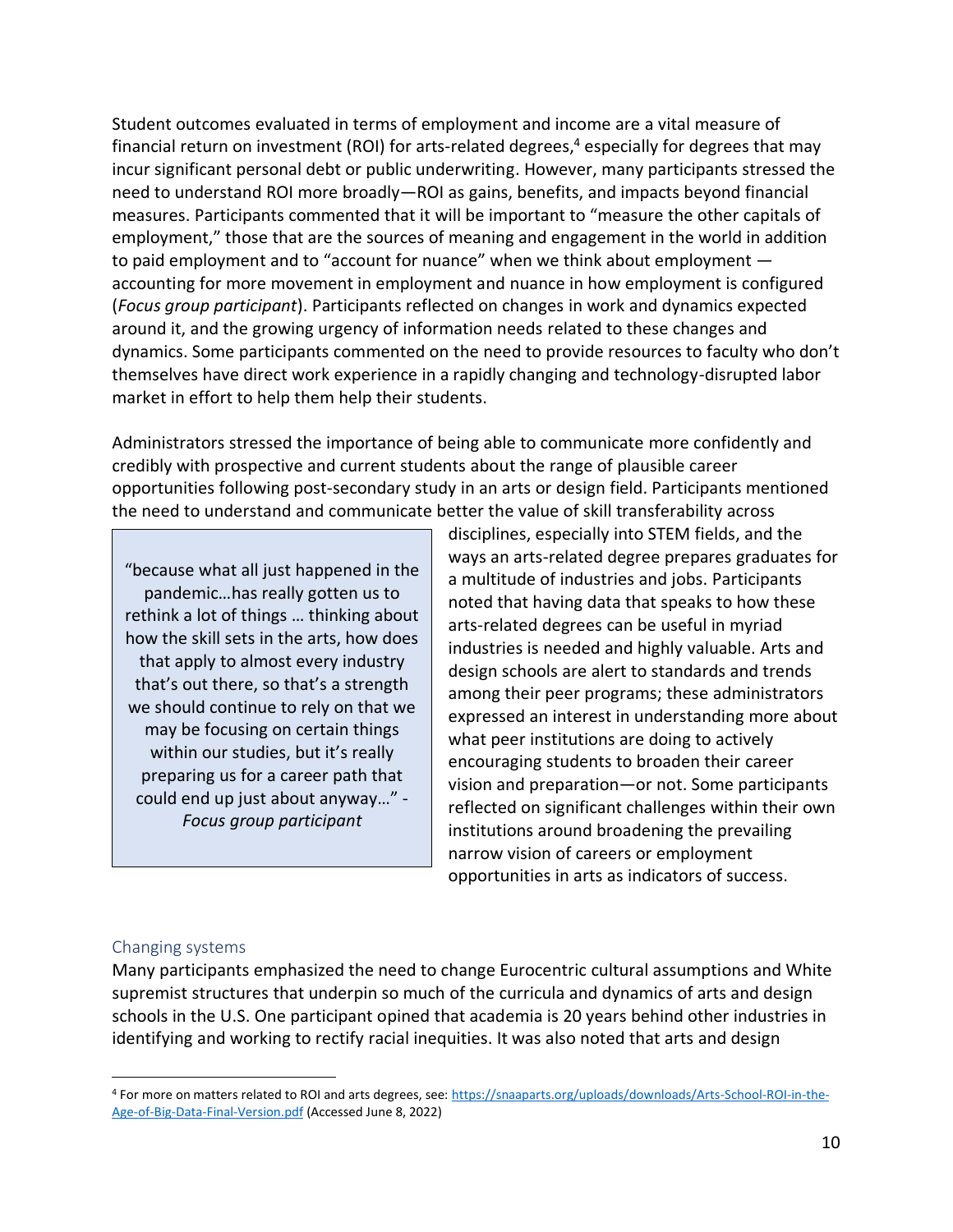faculty, administrators, and students in higher education are overwhelmingly White and that there is a "lack of lived experience within the system" (*Focus group participant).* Some

participants commented that the overall structure of the academy will need to shift and that interacting with the new problems—such as decolonizing curricula, normalizing the increased use of technology in teaching during the pandemic—poses challenges when powerful senior faculty are wary of change. One participant commented that SNAAP data going forward will be important to helping them have "clear-eyed conversations" with faculty about "what the ethics are of their choices and giving them more information than their own expertise upon which to make those

"The biggest change is going to need to be in the faculty, and the greatest push against change is going to be the faculty." - *Focus group participant*

choices…when it comes to designing programs and building curriculum for students to function in worlds that [the faculty themselves] never lived in and many of us are having trouble imagining?" *Focus group participant.*

Although COVID-19 created and exacerbated several challenges and inequities, some

there is a "lack of lived experience within the system" - *Focus group participant*

participants shared that conversations surrounding equity, diversity, and inclusion were more open during the pandemic. Participants shared that Zoom capabilities allowed students and alumni to be more engaged in conversations and more empowered to share their perspectives and to challenge their institutions. Participants also mentioned a need to better understand intersectionality and to expand equity and inclusion conversations beyond race and gender to include disability, sexual orientation, religion, and political ideology.

### <span id="page-11-0"></span>The Next Five Years

The shifting social, economic, and public policy context presents many strategic considerations for arts and design fields. In looking ahead to the biggest challenges for administrators and educational institutions during the next five years, participants discussed more holistic measurements of success, the pressing need to address diversity and equity of both access to educational opportunity as well as career success, technological adaptability, the impacts of and recovery from recessions, and the uncertain, but ongoing effects of the pandemic on the working lives of creatives. Focus group participants highlighted the following needs:

• The need to understand better how to broaden the pipeline of prospective students. Drawing lessons from the Great Recession and the negative impact it had on choices to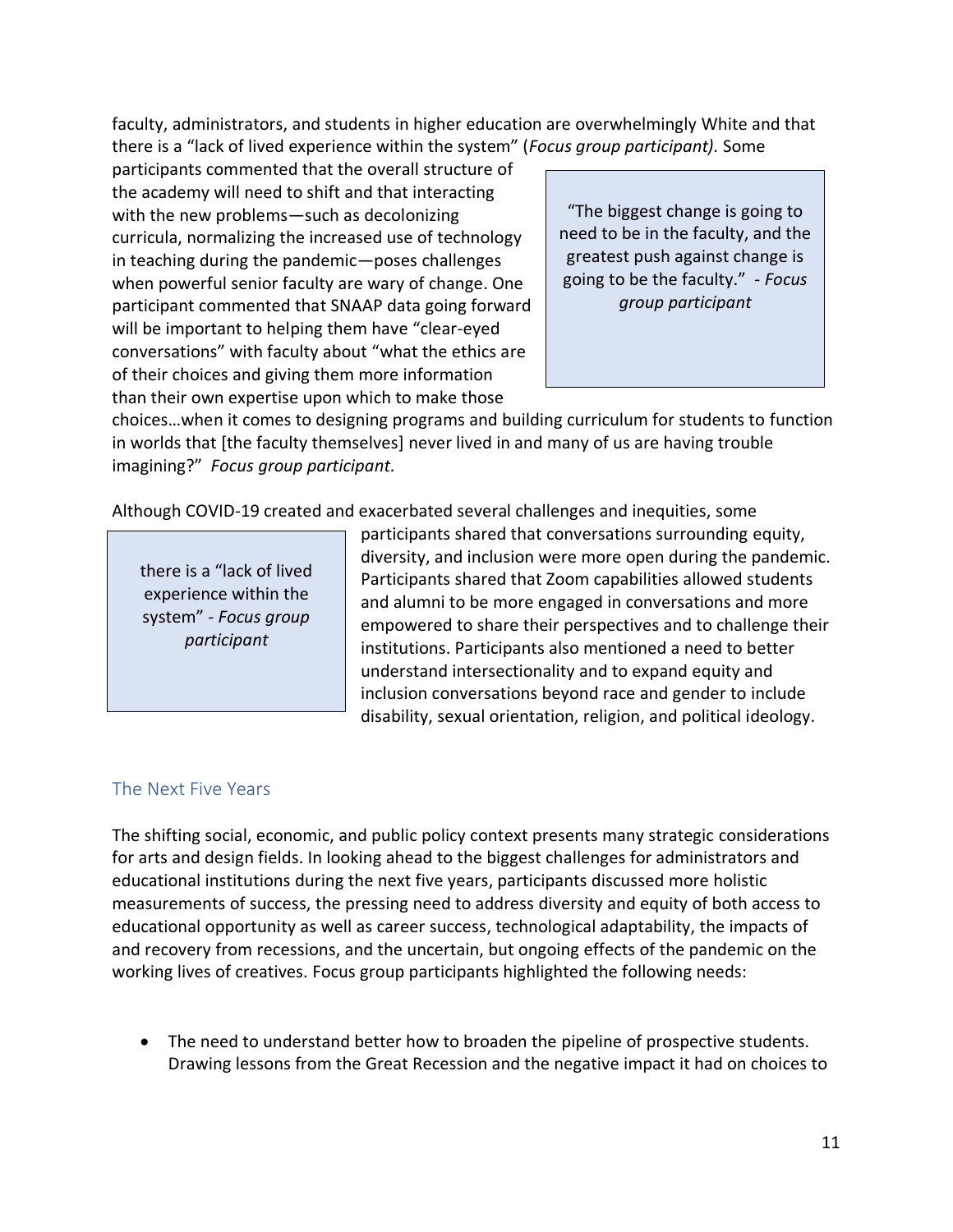pursue traditional arts related degrees,<sup>5</sup> participants expressed interest in utilizing current circumstances as an opportunity to highlight the efficacy of double majors or the acquisition of a variety of skills to assist graduates in accessing job opportunities in an economic downturn.

- The need for meaningful, substantial reform around diversity, representation, and equity issues in the face of society's racial reckoning is top of mind for administrators.
- The need to understand the impacts of COVID-19 on alumni and students, both in the long-term and short-term. More specifically, the need for data that communicates the major pandemic-related stressors for students and alumni, and data that can inform more nuanced understanding of the skills, abilities, and sensibilities needed to best prepare their students for the rapidly evolving nature of work.
- The need to adapt to changing technologies and economies. New technology is emerging on a regular basis, and educational institutions need to keep up with these changes and adjust curricula to meet the emerging trends. Additionally, how we understand the economic opportunities of an artist are changing. Not only do we need to understand economics in terms of pay, but also economics in terms of investments (e.g., owning royalties in one's work) in creative work.

To inform these matters, participants expressed the need for broader calls to action regarding:

- National perspectives for broader context and messaging, alongside their own institution-specific data. National perspectives and industry data can be leveraged to help directly inform advising offices to directly and better help current students.
- Systems to support their institutions and departments to collect information from recent graduates, specifically those who are five or fewer years out from the completion of their degree. Feedback from recent graduates is valued as being particularly powerful for driving change, as it feels vital and is highly relevant to current programs and departments.
- Systems to support administrators and faculty in their use of alumni data and the translation of what is learned into action considering the many demands that they face. Many departments do not have the capacity to utilize what data they may have, yet there are calls for evolving systems and to use data more readily and with mounting accountability.

Overall, the conversations encompassed an array of matters regarding the historical tendencies in the fields of arts and design higher education, how they are currently transforming, and the

<sup>5</sup> See Paulsen, R.J. "Arts majors and the Great Recession: a cross-sectional analysis of educational choices and employment outcomes." *Journal of Cultural Economics* (2021)[. https://doi.org/10.1007/s10824-021-09430-7](https://doi.org/10.1007/s10824-021-09430-7)